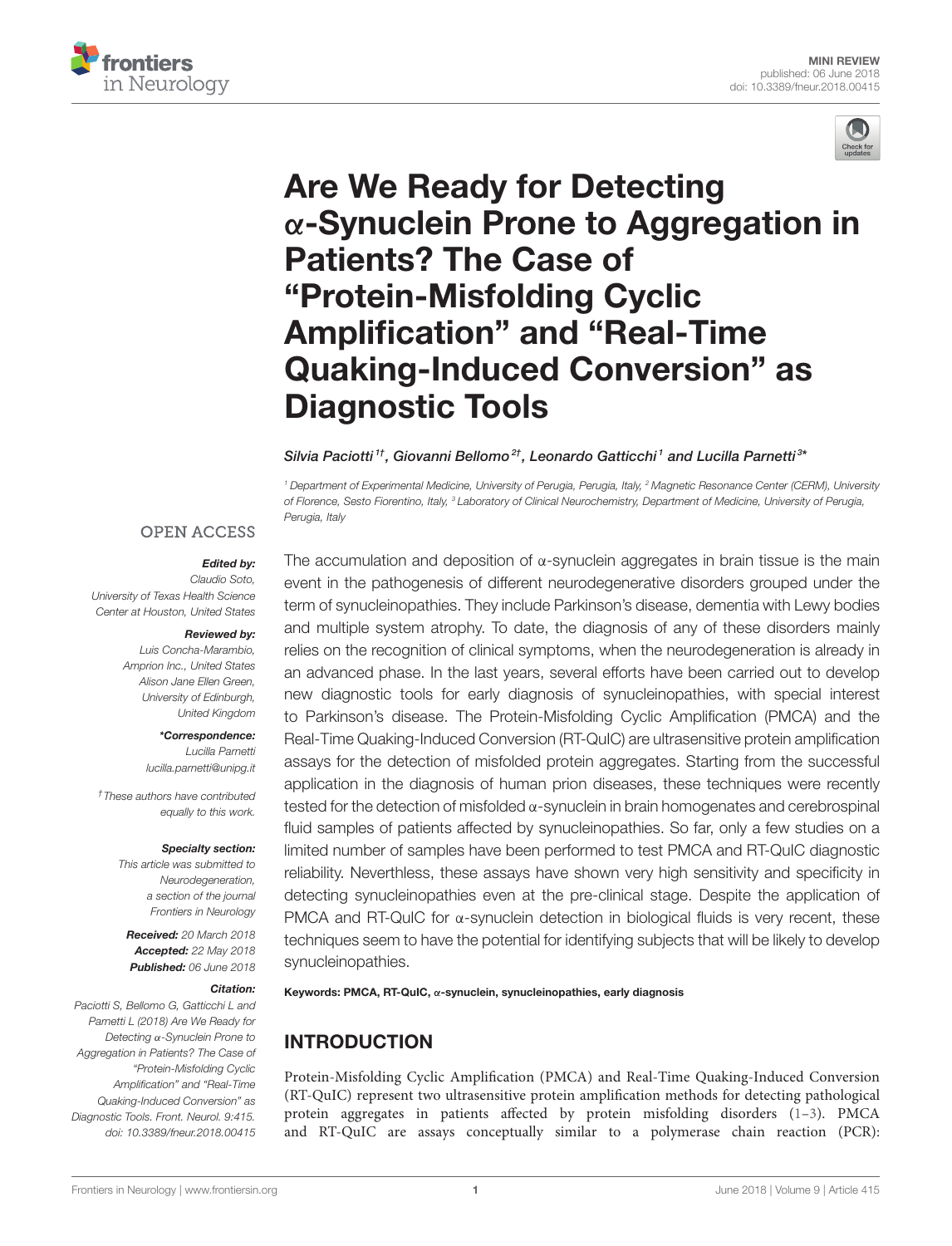a template (protein aggregate) grows at the expense of a substrate (protein monomer) in a cyclic reaction characterized by a growth step followed by an increase in template units. Currently, the need of specific and sensitive early diagnostic tools for synucleinopathies points out the attention on novel approaches. Since  $\alpha$ -synuclein ( $\alpha$ -syn) follows aggregation mechanisms similar to PrP, PMCA and RT-QuIC assays were tested for the detection of misfolded α-syn in samples of patients affected by synucleinopathies [\(4–](#page-5-2)[9\)](#page-6-0).

A critical analysis on PMCA and RT-QuIC available data and protocols could help in evaluating whether these techniques could be suitable for the detection of  $\alpha$ -syn aggregates in body fluids with high sensitivity and specificity, hopefully at a preclinical stage [\(4–](#page-5-2)[7\)](#page-6-1). The aim of this review is to provide an overview on existing data on PMCA and RT-QuIC assays, and their possible application for the diagnosis of synucleinopathies.

## PMCA and RT-QuIC: A Brief History

The first PMCA protocol was developed by Soto's group in 2001 to detect the misfolded prion protein  $(PrP^{Sc})$  [\(10\)](#page-6-2). The multiplication of the template units was performed by sonication followed by an incubation phase to let the aggregates grow. These steps were repeated several times in a cyclic process to allow the detection of the misfolded proteins in the samples [e.g., brain homogenates (BH), urine, blood, cerebrospinal fluid (CSF) and saliva]; at the end of the process, proteinase K (PK) digestion and western blot (WB) analysis were used to characterize and recognize the presence of pathological aggregates. The PMCA technique was tested in the subsequent years on biological samples coming from animals and patients affected by transmissible spongiform encephalopathy [\(11,](#page-6-3) [12\)](#page-6-4). Atarashi et al., taking advantage on PMCA method, developed the QuIC assay by introducing some variants in the protocol [\(2,](#page-5-3) [13,](#page-6-5) [14\)](#page-6-6). In the QuIC, the PrP<sup>C</sup> substrate coming from hamsters BH was replaced by recombinant PrP<sup>C</sup> and sonication was replaced with a vigorous intermittent shaking which promoted seeded aggregation of the monomeric substrate [\(13\)](#page-6-5). Moreover, the WB analysis was substituted by a real-time monitoring (hence the name RT-QuIC) of the fluorescence emitted by the amyloid-sensitive Thioflavin-T dye (ThT) during the aggregation process [\(2,](#page-5-3) [14\)](#page-6-6).

Although PMCA and RT-QuIC are both highly sensitive and specific assays, they showed different accuracy in detecting sporadic and variant Creutzfeldt-Jakob disease (CJD), also depending on the nature of the biological samples analyzed [\(15](#page-6-7)[–17\)](#page-6-8). The success of RT-QuIC in diagnosing prion diseases, led to test this assay for the detection of synucleinopathies [\(5–](#page-6-9) [7\)](#page-6-1). For this purpose, an αSyn-PMCA assay, methodologically very similar to a RT-QuIC was also developed by Soto's group [\(4\)](#page-5-2).

# α-Synuclein and Synucleinopathies

α-syn is a small protein (∼14 kDa) largely present in the central nervous system at the pre-synaptic neuronal terminals [\(18,](#page-6-10) [19\)](#page-6-11). Although α-syn was discovered almost 30 years ago, the physiological role carried out by this protein is not completely understood. It seems to be involved in the regulation of neurotransmitter release, synaptic plasticity and vesicle trafficking, in brain lipid metabolism, remodeling of the membranes, formation of membrane channels, and modification of their activity [\(20](#page-6-12)[–23\)](#page-6-13).

α-syn is composed of 140 amino acids and it is characterized by 3 distinct regions: N-terminal, central and C-terminal regions. The N-terminus (1–60 residues) contains seven highly conserved hexameric motifs, which form an amphipathic α-helix structure typical of the lipid binding domain of apolipoproteins [\(24\)](#page-6-14), while the C-terminus (96–140 residues) contains multiple phosphorylation sites and it is enriched in acidic residues. The central domain of α-syn (61–95 residues), known as the nonamyloid-component (NAC), is highly aggregation-prone and plays a key role in cytotoxicity of  $\alpha$ -syn [\(25](#page-6-15)[–27\)](#page-6-16).

At cellular level, α-syn is predominantly present as unfolded soluble monomer with not well-defined secondary or tertiary structures [\(28–](#page-6-17)[30\)](#page-6-18). Nevertheless, several factors like posttranslational modifications [\(31](#page-6-19)[–33\)](#page-6-20), oxidative stress [\(28\)](#page-6-17), fatty acids concentration [\(34](#page-6-21)[–36\)](#page-6-22), proteolysis [\(37,](#page-6-23) [38\)](#page-6-24), phospholipids and metal ions [\(28,](#page-6-17) [29\)](#page-6-25) can promote the misfolding of  $\alpha$ -syn with the consequent formation of oligomers and amyloid-like fibrils [\(39,](#page-6-26) [40\)](#page-6-27). α-syn amyloid-like fibrils are composed of several protofilaments containing cross β-sheet secondary structure in which individual β-strands run perpendicular to the fiber axis [\(41,](#page-6-28) [42\)](#page-6-29). The  $\alpha$ -syn aggregation kinetics is similar to that of the A $\beta$ peptide [\(43,](#page-7-0) [44\)](#page-7-1). It is characterized by an initial lag-phase which reflects the seed formation (nucleation phase) and a subsequent growth phase that culminates in a steady state [\(45\)](#page-7-2).

Aggregated α-syn is involved in the pathogenesis of different neurodegenerative disorders known as synucleinopathies [\(46–](#page-7-3) [48\)](#page-7-4), which include Parkinson's disease (PD) [\(49\)](#page-7-5), dementia with Lewy bodies (DLB) [\(50\)](#page-7-6) and multiple system atrophy (MSA) [\(51\)](#page-7-7). Fibrillary  $\alpha$ -syn is the major constituent of Lewy bodies (LBs) and Lewy neurites (LNs), which represent the main histopathological hallmarks of PD and DLB [\(46,](#page-7-3) [47\)](#page-7-8). Differently, in MSA, aggregated α-syn is found in oligodendrocytes as glial cytoplasmic inclusions [\(48\)](#page-7-4).

The diagnostic value of α-syn as biomarker of synucleinopathies has been extensively investigated [\(52–](#page-7-9) [56\)](#page-7-10). Several studies have been performed to measure the levels of α-syn species (total, oligomeric and phosphorylated) in body fluids using different techniques: ELISA [\(57–](#page-7-11)[60\)](#page-7-12), multiplex immunoassays [\(61,](#page-7-13) [62\)](#page-7-14), and Förster's resonance energy transfer [\(63\)](#page-7-15). The heterogeneity of the applied methods partly justifies some ambiguous outcome obtained so far from the available studies. Furthermore, the lower concentration of the oligomeric/fibrillary α-syn species with respect to the monomeric α-syn form and the complexity to develop selective antibodies having high affinity and avidity to the misfolded α-syn species, make it difficult the detection of these species by using the most common antibodies-based assays [\(52,](#page-7-9) [64,](#page-7-16) [65\)](#page-7-17).

The detection of pathogenic aggregates could help in diagnosis, both in terms of specificity and timeliness of diagnosis, since α-syn aggregation is an early phenomenon preceding the onset of clinical symptoms [\(66\)](#page-7-18).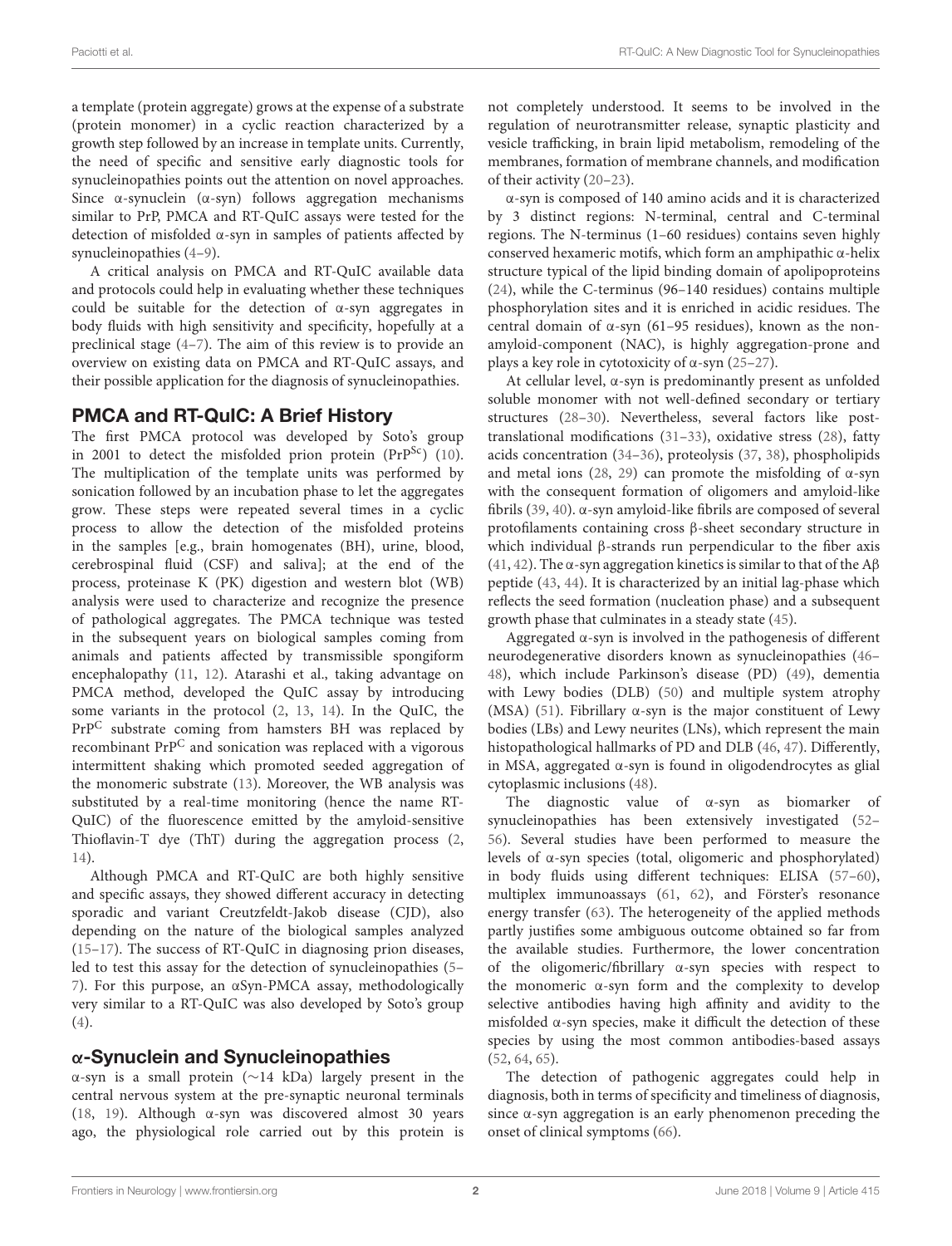# RT-QuIC AND PMCA ASSAYS: BASIC **CONCEPTS**

The RT-QuIC and PMCA techniques are based on the amplification of a preformed quantity of misfolded proteins present in biological fluids or tissue samples. Samples are incubated, at a defined temperature, in a buffer solution containing the monomeric substrate. Preformed aggregates (seeds) work as templates polymerizing at their extremities at the expense of the monomer (**[Figure 1A](#page-3-0)**). By introducing a shaking/sonication step, the grown aggregates are then fragmented to generate more polymerization points [\(67\)](#page-7-19). Incubation and fragmentation cycles are repeated multiple times to achieve an exponential amplification of the aggregates. Apart from the basic polymerization and fragmentation processes, also surface catalyzed nucleation should be considered in the aggregation kinetics [\(68\)](#page-7-20). This mechanism consists in the formation of new nuclei of misfolded proteins on the surface of preformed fibrils and it has been recently proposed for  $PrP^{Sc}$  [\(69\)](#page-7-21), Aβ peptides [\(68,](#page-7-20) [70\)](#page-7-22), and  $α$ -syn [\(71\)](#page-7-23).

In PMCA, WB analysis is used to detect the amplified PrP<sup>Sc</sup> [\(10\)](#page-6-2), while in the RT-QuIC and αSyn-PMCA the detection of the misfolded aggregates is performed by recording the fluorescence of the ThT dye. ThT fluorescence (excitation at 450 nm and emission at 480 nm) is enhanced upon binding to fibrils. Compared to WB, ThT fluorescence assay has the limitation to be sensitive only to fibrillary aggregates rich in cross-beta sheet motifs [\(72\)](#page-7-24). However, ThT assay in multi-well plates has the advantage to be less time-consuming; moreover, the intermittent shaking can be directly performed inside fluorometers and thus easily automated. The recorded fluorescence of ThT in RT-QuIC and αSyn-PMCA is proportional to the mass of fibrillary aggregates present in the sample and its trend gives information about the aggregation kinetics of the monomer. Fluorescence acquisition allows mapping an aggregation curve describing a lag-phase (time with stationary fluorescence), an exponential phase (increase in fluorescence) and a plateau. A simulated example of an ideal output of a RT-QuIC experiment is shown in **[Figure 1B](#page-3-0)**. The process produces sigmoid-like profiles [\(73,](#page-7-25) [74\)](#page-7-26) whose lag-times, slopes and stationary points depend on the experimental conditions (temperature, shaking cycles and strength, pH, buffer, etc.). Particularly, the length of the lagphase correlates to the amount of seeds in the samples [\(75\)](#page-7-27). However, since the lag-phase is a threshold value established by the investigator, the t50, named the time necessary to reach the 50% of the maximum fluorescence, is often used as a quantitative and objective measurement of the amplification process. The approximate linear relation between the t50 (or the lag-time) and the logarithm of the seed quantities has been shown for different pathogenic proteins like PrP<sup>sc</sup> [\(75\)](#page-7-27) α-syn [\(4,](#page-5-2) [7,](#page-6-1) [76\)](#page-7-28), Aβ1-40 [\(77\)](#page-7-29), and Aβ1-42 [\(78\)](#page-7-30). Sometimes, deviations from the ideal lineshape, like multiple inflection points or a decrease of the signal at the end of the reaction are present [\(6,](#page-6-30) [79\)](#page-7-31). These abnormalities might be caused by sample heterogeneity (amyloids tend to form a suspension in aqueous solution) or by the entrapment of ThT in large aggregates, respectively [\(80\)](#page-7-32). Thus, most of the authors prefers to define a lag-phase threshold, in which controls do not exhibit aggregation, while positive samples display an increase in fluorescence intensity that exceed the established threshold (e.g., 5–10 times higher than average baseline fluorescence) [\(4–](#page-5-2) [7,](#page-6-1) [75,](#page-7-27) [81\)](#page-7-33). Apart from the length of the lag-phase, Kang et al. [\(82\)](#page-7-34) suggested that also differences in amyloid formation rate, ThT fluorescence maxima and integrated area under the curve show discrimination between seeded and unseeded samples, thus these features could be also suitable for αSyn-PMCA and RT-QuIC data analysis.

# Protocols

Several physical (temperature and sonication/shaking), chemical (ionic strength, pH, monomer concentration, detergents), and exogenous factors were described to affect α-syn aggregation kinetics [\(83,](#page-7-35) [84\)](#page-8-0). The most recent implementations in PMCA and RT-QuIC protocols, specifically applied to the detection of α-syn aggregates for the diagnosis of synucleinopathies, are reported in **[Table 1](#page-4-0)** and discussed below.

# αSyn-PMCA and RT-QuIC Substrate

In vitro aggregation assay usually requires large amounts of highly purified monomeric α-syn as reaction substrate for fibrils polymerization. Large quantities of recombinant α-syn are obtained by using Escherichia coli cultures. The expressed protein can be purified by different chromatographic procedures [\(7,](#page-6-1) [87–](#page-8-1) [89\)](#page-8-2). The purity of α-syn preparations can be evaluated by SDS-PAGE followed by silver staining and then confirmed by mass spectrometry. The quality of the initial α-syn monomer solution is a critical factor in determining the successful application of αSyn-PMCA and RT-QuIC techniques. α-syn monomer solution can be filtered with a 100 kDa cutoff filter device [\(4\)](#page-5-2) in order to remove any preformed aggregates generated during the purification process. To use the optimal amount of substrate in αSyn-PMCA or RT-QuIC, the concentration of the purified α-syn is assessed by spectrophotometric measurement of absorbance at 280 nm [\(83,](#page-7-35) [86\)](#page-8-3).

## Temperature, pH, and Buffer Composition

Reaction temperature is one of the most well established factors driving α-syn aggregation [\(39,](#page-6-26) [90\)](#page-8-4). Generally, in PMCA or RT-QuIC assay, the temperature is set at 37◦C. Thirty-seven degree celsius is compatible with a balance between obtaining a short lag-phase, a stable elongation rate, and a minor evaporation of the sample. Similarly, the decrease of pH values toward the isoelectric point of α-syn ( $pI = 4.67$ ) contributes to the neutralization of protein net charge, that enhances hydrophobicity and boosts the fibrillization process [\(91\)](#page-8-5). Moreover, the rate of aggregates formation is enhanced by the increase in ionic strength of the reaction buffer [\(84\)](#page-8-0).

Interestingly, Shahnawaz et al. reported an inhibitory effect of CSF for  $\alpha$ -syn aggregation [\(4\)](#page-5-2); the causes of this behavior are not yet well understood, although Padayachee et al. observed a similar effect also for Aβ [\(92\)](#page-8-6). Shahnawaz et al. introduced the buffer with the best results in terms of  $\alpha$ -syn aggregation timescales and sensitivity in the presence of CSF. By using this buffer, they were able to reduce significantly the lagphase for positive samples and to decrease the detection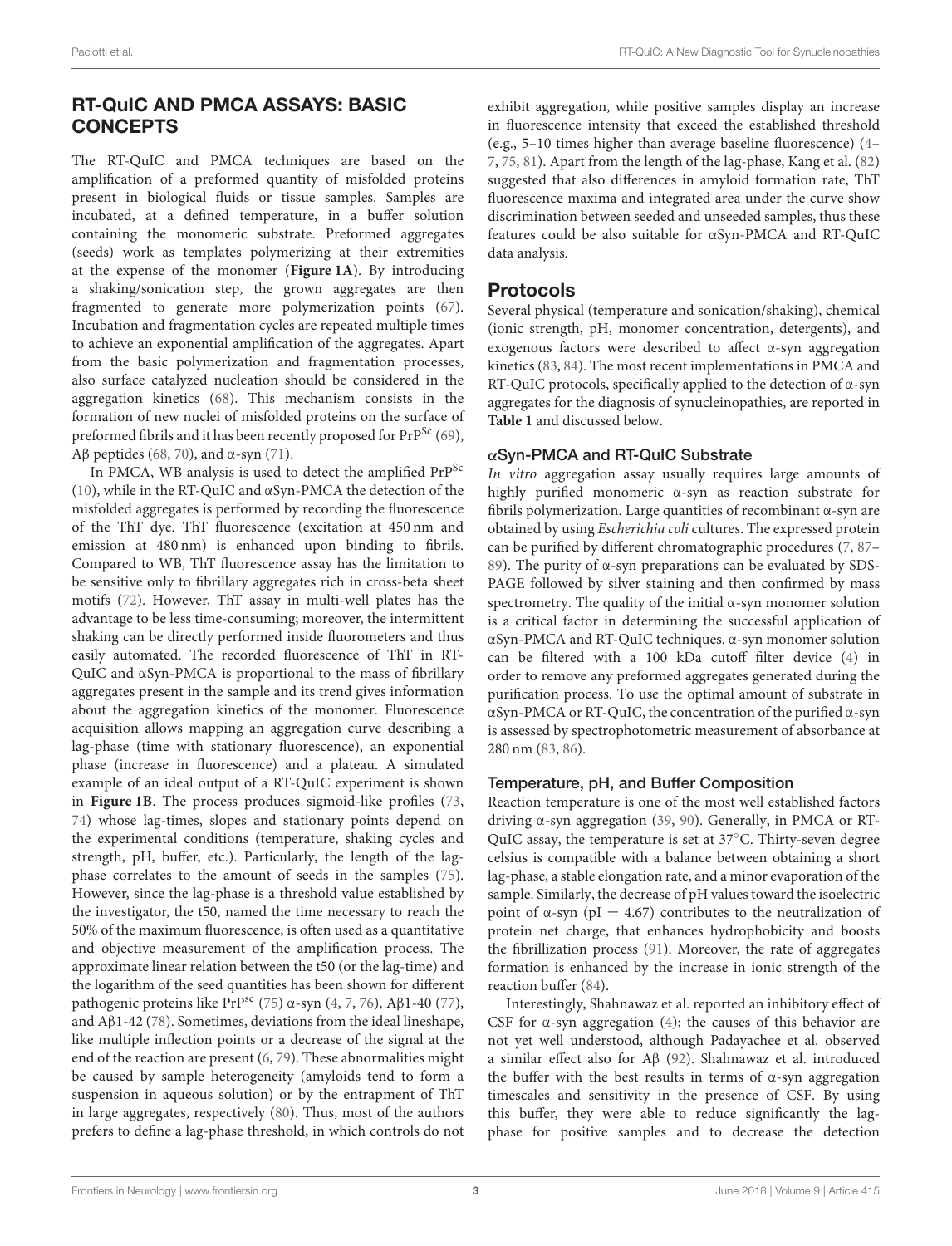

<span id="page-3-0"></span>sensitivity threshold to femtograms of preformed α-syn seeds. In addition, detergents can be added to reaction buffers to ensure the complete recovery of insoluble amorphous aggregates, together with soluble forms of α-syn fibrils when sonication rather than shaking is used [\(80,](#page-7-32) [85\)](#page-8-7). Notably, generation of different species of α-syn aggregates is likely to be linked to different synucleinopathies [\(93,](#page-8-8) [94\)](#page-8-9). The application of PMCA protocol allows to amplify brain-derived fibrils with conserved conformation of the original seed [\(85\)](#page-8-7).

## Incubation and Agitation Cycles

The introduction of incubation and agitation cycles played a key-role from the first implementation of PMCA to the last RT-QuIC. In the first version of PMCA [\(10\)](#page-6-2) the sample was sonicated every hour (five pulses of 1 s each), while in the last RT-QuIC implementations, the sonication step has been replaced by automatic shaking in well plates. Particularly, in the works regarding α-syn, Jung et al. [\(85\)](#page-8-7), Herva et al. [\(80\)](#page-7-32), and Roostaee et al. [\(86\)](#page-8-3) performed sonication on their samples for non-diagnostic applications (**[Table 1](#page-4-0)**). Conversely, Fairfoul et al. [\(5\)](#page-6-9), Shahnawaz et al. [\(4\)](#page-5-2), Sano et al. [\(6\)](#page-6-30), and Groveman et al. [\(7\)](#page-6-1) applied the following cycles: 1 min shaking (200 rpm) with 14 min of incubation, 60 s shaking (432 rpm) with 2 min of incubation, 40 s shaking (500 rpm) with 29 min of incubation, and 1 min shaking (400 rpm) with 1 min of incubation, respectively. Shaking is one of the most important promoting factors of  $\alpha$ -syn aggregation [\(83,](#page-7-35) [84\)](#page-8-0). Nevertheless, it is also important to let the sample rest for some time to promote elongation phase: Herva et al. [\(80\)](#page-7-32) noticed that alternating cycles of incubation and agitation produced a shorter lag-phase compared to continuous agitation. Furthermore, the addition of zirconia/silica beads to the samples increases the fragmentation and diffusion rates and improves the reproducibility of the assay [\(5,](#page-6-9) [80,](#page-7-32) [83\)](#page-7-35).

# αSyn-PMCA AND RT-QuIC STUDIES IN DIAGNOSTIC COHORTS

Currently, only a few studies have been performed to test the accuracy of PMCA and RT-QuIC as diagnostic tools for synucleinopathies. Groveman et al. performed RT-QuIC on CSF samples from 29 patients affected by synucleinopathies (12 PD and 17 DLB) and 31 non-synucleinopathy controls [including 16 patients affected by Alzheimer's disease (AD)] [\(7\)](#page-6-1). Almost all synucleinopathy CSF samples (27 out of 29) gave positive RT-QuIC, whereas none of the non-synucleinopathy controls met the criteria to be considered positive (93% sensitivity and 100% specificity). In this work, an end-point dilution assay was also performed to quantify the RT-QuIC seeding activity in PD  $(n = 1)$  and DLB  $(n = 3)$  BH and DLB  $(n = 5)$  CSF samples by calculating the concentration of seeding activity units  $(SD_{50})$ . The estimated  $SD<sub>50</sub>$  was  $10<sup>5</sup>$ -10<sup>6</sup> per mg of brain tissue and 4-54 per 15 µl of CSF. These results indicate that CSF samples have seeding activities higher than the minimum detectable level of 1  $SD<sub>50</sub>$ .

Fairfoul et al. tested the RT-QuIC technology on BH from patients affected by DLB, AD, CJD, and control subjects [\(5\)](#page-6-9). None of the reactions seeded with BH from patients affected by CJD or AD as well as from control subjects gave positive results after 120 h from the beginning of the reaction. The same group analyzed CSF samples from the OPTIMA (Oxford Project to Investigate Memory and Ageing) cohort with the aim to investigate RT-QuIC sensitivity. The study included patients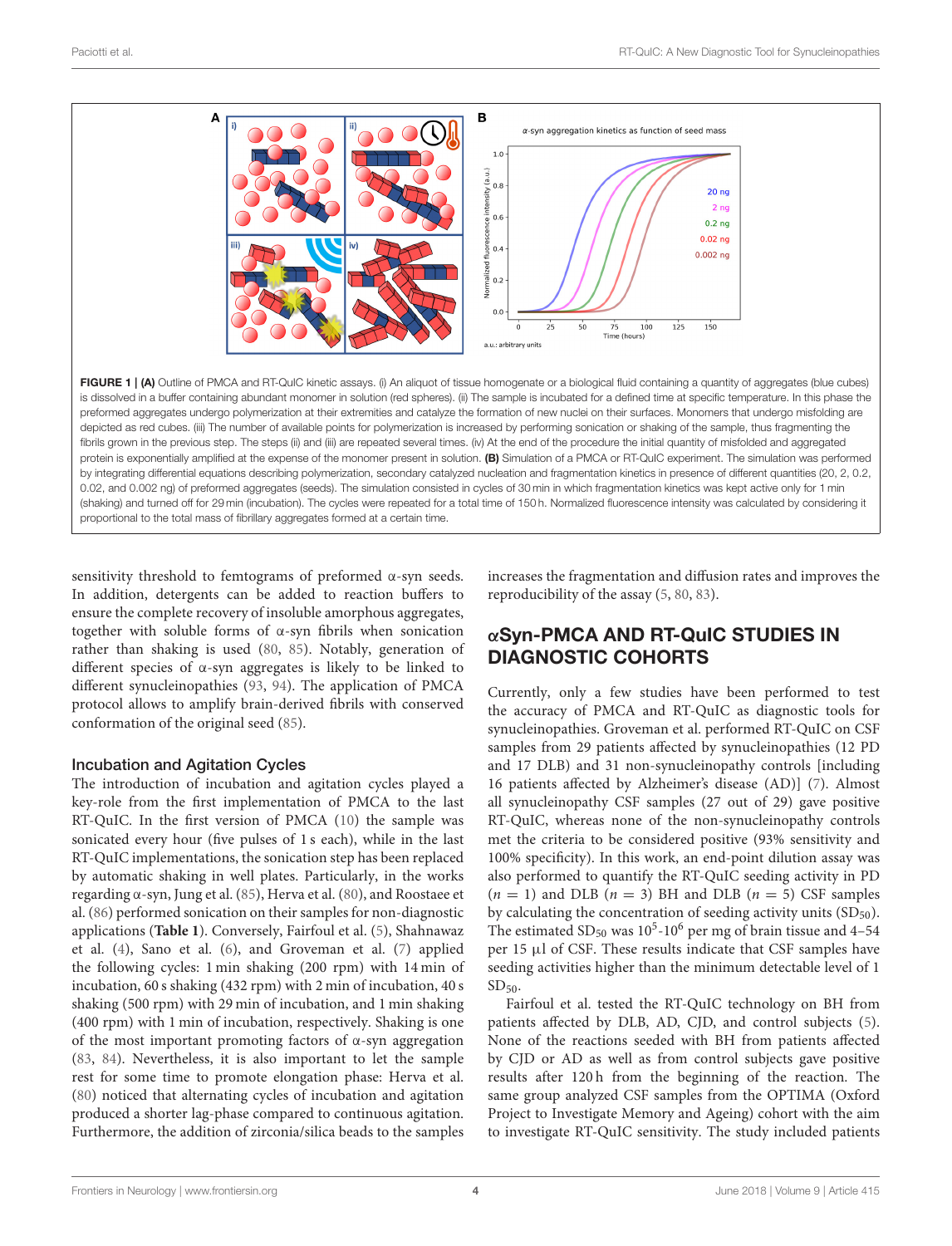<span id="page-4-0"></span>

| <b>RT-QuIC</b><br>Assay          |         |                                                    |                                                                                                                                                                                                                                                         |                                                                                                              |                   |                               |                                                                                                                                                                 |                     |                                              |                                |                    |                                                                                                                 |             |
|----------------------------------|---------|----------------------------------------------------|---------------------------------------------------------------------------------------------------------------------------------------------------------------------------------------------------------------------------------------------------------|--------------------------------------------------------------------------------------------------------------|-------------------|-------------------------------|-----------------------------------------------------------------------------------------------------------------------------------------------------------------|---------------------|----------------------------------------------|--------------------------------|--------------------|-----------------------------------------------------------------------------------------------------------------|-------------|
|                                  | Sample  | concentration<br>(mg/ml)<br>$\alpha$ -syn          | Buffer                                                                                                                                                                                                                                                  | Sonication/<br>shaking                                                                                       | Temperature<br>ု၀ | <b>Beads</b> <sup>a</sup>     | final volume<br>volume/<br>Sample<br>Ĵ                                                                                                                          | readout<br>Sample   | Number of<br>controls)<br>samples<br>(cases/ | Sensitivity<br>(%)             | Specificity<br>(%) | Detection<br>limits <sup>b</sup>                                                                                | References  |
|                                  | BH; CSF | $\overline{0}$ .                                   | 40 mM phosphate (pH<br>10 µM ThT, 0.0015%<br>8.0), 170 mM NaCl<br>SDS (only for CSF)                                                                                                                                                                    | min rest (Sh)<br>400 rpm)<br>min                                                                             | $42$              | 6 beads<br>$(0.8 \text{ mm})$ | CSF 15/100<br>BH 2/100;                                                                                                                                         | <b>TAT</b>          | 29/31                                        | 8                              | $\overline{100}$   | fibrils 100<br>BH 10 <sup>-6</sup> ;<br>$\mu$ l; $\alpha$ -syn<br>CSF 0.2<br>gg                                 | E           |
| 풂<br>RT-QuIC                     |         | $0.1 - 0.15$                                       | 50 mM HEPES<br>10 µM ThT<br>(pH 7.5),                                                                                                                                                                                                                   | 2 min rest (Sh)<br>432 rpm),<br>40 s                                                                         | 40                | I                             | BH (diluted)<br>5/100                                                                                                                                           | <b>TAT</b>          | 13/2                                         |                                | $\overline{100}$   | $\begin{array}{c}\n\mathsf{B} \mathsf{H} \, \mathsf{5} \, \times \\ \mathsf{I} \, \mathsf{O}^{-6}\n\end{array}$ | ©           |
| RT-QuIC                          | BH; CSF | $\overline{0}$                                     | 100 mM phosphate<br>10 µM ThT<br>(pH 8.2),                                                                                                                                                                                                              | 14 min rest (Sh)<br>200 rpm),<br>$1$ min                                                                     | $\overline{6}$    | $37 \pm 3mg$<br>$(0.5$ mm $)$ | BH (1:20,000)<br>$5 - 15/100$<br>2/100;<br>95                                                                                                                   | ThT                 | BH, 15/3;<br>CSF, 102/35                     | 92 DLB,<br>95 PD               | $\overline{100}$   |                                                                                                                 | 叵           |
| 55F<br>PMCA                      |         | $0.1$ or $1$                                       | (pH 7.4) or 100 mM<br>500 mM NaCl,<br>$5 \mu M$ ThT<br>(pH 6.5),<br>PIPES<br>PBS                                                                                                                                                                        | 29 min rest (Sh)<br>500 rpm),<br>$1 \text{min}$                                                              | 57                |                               | 40/200<br>9€                                                                                                                                                    | <b>TAT</b>          | 96/97                                        | 100 DLB, 88.5<br>PD,<br>80 MSA | 94-96.9            | 150 amol                                                                                                        | $\bigoplus$ |
| $\frac{1}{6}$<br>PMCA            |         | 0.723                                              | 10 mM Tris (pH 7.5),<br>150 mM NaCl                                                                                                                                                                                                                     | 29 min 50 s<br>10 <sub>s</sub> every<br>$\widehat{SO}$                                                       | $\sqrt{6}$        | 10 beads<br>(1 mm)            | BH 1%                                                                                                                                                           | $\overline{\Gamma}$ | $\overline{1/1}$                             |                                | $\overline{1}$     | 100 amol                                                                                                        | (76)        |
| $\mathsf I$<br>PMCA              |         | 0.38 or 1.28                                       | complete protease<br>inhibitors in PBS<br>1% triton X-100,<br>150 mM NaCl                                                                                                                                                                               | 30 min (So)<br>20s every                                                                                     | 57                | $37 \pm 3mg$<br>(1 mm)        | 200                                                                                                                                                             | ThT; WB             | $\overline{1}$                               |                                |                    |                                                                                                                 | (80)        |
| $\overline{\phantom{a}}$<br>PMCA |         | 0.28                                               | % triton X-100<br>150 mM NaCl                                                                                                                                                                                                                           | 29 min 40 s<br>20s every<br>So)                                                                              | 57                | I                             | 100                                                                                                                                                             | ThT; WB             | $\overline{1}$                               | I                              | I                  | I                                                                                                               | (85)        |
| $\overline{\phantom{a}}$<br>PMCA |         | 4.3                                                | Physiological buffer<br>(DH 7.4)                                                                                                                                                                                                                        | 10 min (x6) (Sh)<br>10h constant,<br>300 rpm, x6),<br>10 min (x6)<br>30 <sub>s</sub> every<br>10 min<br>So); | 57                | $\overline{1}$                | 300                                                                                                                                                             | УB                  | $\overline{1}$                               | $\overline{1}$                 | $\overline{1}$     | $\overline{1}$                                                                                                  | (86)        |
|                                  |         | a Number/mg of zirconia/silica beads per reaction. | saline; So, sonication; Sh, shaking; WB, western blot; DLB, dementia with Lewy bodies; PD, Parkinson's disease; MSA, multiple system atrophy; ag, attograms; amol, attomoles.<br>BH, brain homogenates; CSF, cerebrospinal fluid; SDS, sodium dodecyl ; |                                                                                                              |                   |                               | sulfate; HEPES, (4-(2-hydroxyethy)-1-piperazineethanesulfonic acid); ThT, Thioflavin T; PIPES, Piperazine-N,N'-bis(ethansulfonic acid); PBS, phosphate-buffered |                     |                                              |                                |                    |                                                                                                                 |             |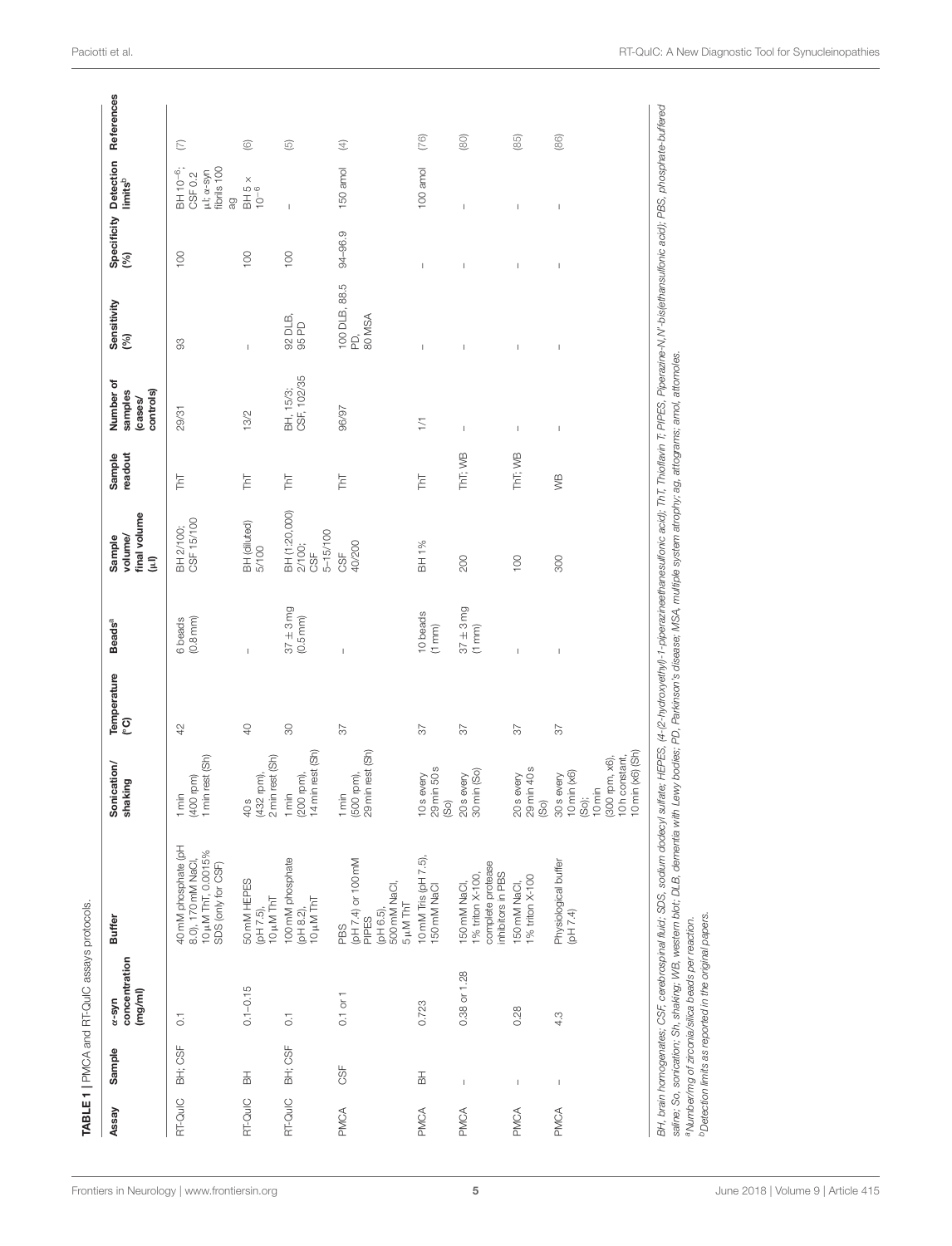with clinically and neuropathologically confirmed diagnosis of DLB  $(n = 12)$ , PD  $(n = 2)$ , progressive supranuclear palsy (PSP)  $(n = 2)$ , corticobasal degeneration (CBD)  $(n = 3)$ , DLB with AD pathology ( $n = 17$ ), AD with incidental LBs  $(n = 13)$ , pure AD  $(n = 30)$ , and controls  $(n = 20)$ . DLB and PD patients were diagnosed with a 92 and 95% sensitivity, respectively, and with a specificity of 100%. A sensitivity of 65% was observed for patients affected by mixed AD/DLB pathology. None of the patients affected by PSP, CBD, or pure AD, resulted positive to RT-QuIC. A validation study was also carried out in CSF samples from 20 patients diagnosed as PD, 15 control subjects, and 3 subjects affected by rapid eye movement sleep behavior disorder (RBD), a condition at high risk of developing synucleinopathies. Out of 20, 19 PD patients resulted positive (sensitivity  $= 95\%$ , specificity  $= 100\%$ ), whereas all controls were found negative. The three RBD also showed a positive RT-QuIC response, suggesting the suitability of this approach for early diagnosis.

Shahnawaz et al. used the αSyn-PMCA for detecting αsyn aggregates in CSF samples from different synucleinopathies (PD  $n = 76$ , DLB  $n = 10$ , MSA  $n = 10$ ) and other miscellaneous neurological disorders ( $n = 97$ ) including other neurodegenerative diseases not belonging to synucleinopathies (AD, frontotemporal dementia, PSP, ataxia) [\(4\)](#page-5-2). Out of 76 PD patients, 67 (88%) resulted positive to αSyn-PMCA, whereas 61 out of 65 (94%) patients affected by other neurological disorders resulted negative. Notably, two samples, which were clinically diagnosed as PD after some years from sample collection, resulted positive, indicating the ability of αSyn-PMCA to identify patients even at the prodromal stage. All DLB patients and 8 out of 10 MSA cases were positive at αSyn-PMCA. Out of 14 AD patients, 5 showed positive results. This result might not be considered as false-positive, since α-syn inclusions are not rare in AD brain [\(95,](#page-8-10) [96\)](#page-8-11). For this reason, sensitivity and specificity were calculated by excluding AD patients from the analysis. Sensitivity was 88.5% for PD, 100% for DLB and 80% for MSA. Specificity was 94%, reaching 97% when considering patients affected by neurological, but not neurodegenerative, disorders. In this study, the possible correlation between the disease severity and αSyn-PMCA kinetic parameters was also investigated in PD group. A significant negative correlation between the t50 in αSyn-PMCA and the Hoehn and Yahr scale was found. The reduction of the lag-phase suggests the presence of higher concentration of α-syn aggregates in CSF samples of advanced PD cases, thus allowing the monitoring of disease progression. However, these data need to be confirmed in a larger cohort.

Finally, Nishida's group investigated the presence of prionlike seeding of misfolded  $α$ -syn in brain samples from patients affected by DLB ( $n = 7$ ), CJD ( $n = 3$ ), Gerstmann-Sträussler-

#### **REFERENCES**

- <span id="page-5-0"></span>1. Soto C. Unfolding the role of protein misfolding in neurodegenerative diseases. Nat Rev Neurosci. (2003) **4**:49–60. doi: [10.1038/nrn1007](https://doi.org/10.1038/nrn1007)
- <span id="page-5-3"></span>2. Atarashi R, Sano K, Satoh K, Nishida N. Real-time quaking-induced conversion: a highly sensitive assay for prion detection. Prion (2011) **5**:150–3. doi: [10.4161/pri.5.3.16893](https://doi.org/10.4161/pri.5.3.16893)

Scheinker disease ( $n = 1$ ), pure AD ( $n = 2$ ), and controls. They found positive results only in BH from DLB patients [\(6\)](#page-6-30).

# CONCLUSION AND FUTURE DIRECTIONS

The first trials of PMCA on PrP<sup>Sc</sup> date back to 2001 but only recently the αSyn-PMCA and RT-QuIC techniques have been applied for the amplification and detection of aggregates of misfolded α-syn. The positive results obtained from different studies confirm that αSyn-PMCA and RT-QuIC are suitable assays for detecting α-syn aggregates in CSF samples. Furthermore, the high sensitivity and specificity of these techniques in detecting synucleinopathies, even at the pre-clinical stage, suggest their possible use as diagnostic tools. Although the combined analysis of α-syn aggregates with other CSF biomarkers (e.g., Aβ42, t-Tau and p-Tau) can be used in the cases of uncertain diagnosis (e.g., patients affected by mixed AD/DLB pathology), in-depth investigations are still necessary to perform a differential diagnosis among different synucleinopathies. The study of α-syn aggregation kinetics, the characterization of the fibrillary aggregate structure (e.g., by PK digestion, WB analysis, X-ray scattering and solid-state NMR) [\(42,](#page-6-29) [97–](#page-8-12)[100\)](#page-8-13), as well as the detection of other soluble or insoluble α-syn non-fibrillary aggregates might be suitable to this purpose [\(42,](#page-6-29) [94,](#page-8-9) [97,](#page-8-12) [98,](#page-8-14) [101\)](#page-8-15).

Furthermore, the possibility to assess the  $SD_{50}$  in CSF samples, might be relevant for determining prognosis in patients even at the early stage of disease [\(4,](#page-5-2) [7\)](#page-6-1). So far, αSyn-PMCA and RT-QuIC has been performed mainly in CSF samples; however, based on the encouraging results obtained in the diagnosis of prion disease in both human and animals [\(102–](#page-8-16)[107\)](#page-8-17), other more "easily accessible" biological fluids like blood, plasma, serum, urine and saliva, as well as peripheral tissues obtained from biopsies (e.g., nasal mucosa, gastrointestinal tract and skin) have the potential to be used as samples for the detection of misfolded  $\alpha$ -syn.

Further developments are still needed to standardize operating procedures, decrease the duration of the assays, and increase their sensitivity. To this purpose, testing different shaking cycles and incubation temperatures will be crucial. The reproducibility of the method has also to be improved in order to uniform lag-times, maximum of fluorescence intensity and lineshapes among replicates.

In conclusion, αSyn-PMCA and RT-QuIC have the potential to be effective tools for the diagnosis of synucleinopathies. It will be exciting to follow the growth of scientific reports about this goal in the next future.

# AUTHOR CONTRIBUTIONS

SP, GB, LG, and LP wrote the paper. GB prepared illustrations. LP revised the text.

- <span id="page-5-1"></span>3. Properzi F, Pocchiari M. Identification of misfolded proteins in body fluids for the diagnosis of prion diseases. Int J Cell Biol. (2013) **2013**:839329. doi: [10.1155/2013/839329](https://doi.org/10.1155/2013/839329)
- <span id="page-5-2"></span>4. Shahnawaz M, Tokuda T, Waragai M, Mendez N, Ishii R, Trenkwalder C, et al. Development of a biochemical diagnosis of parkinson disease by detection of α-synuclein misfolded aggregates in cerebrospinal fluid. JAMA Neurol. (2017) **74**:163–72. doi: [10.1001/jamaneurol.2016.4547](https://doi.org/10.1001/jamaneurol.2016.4547)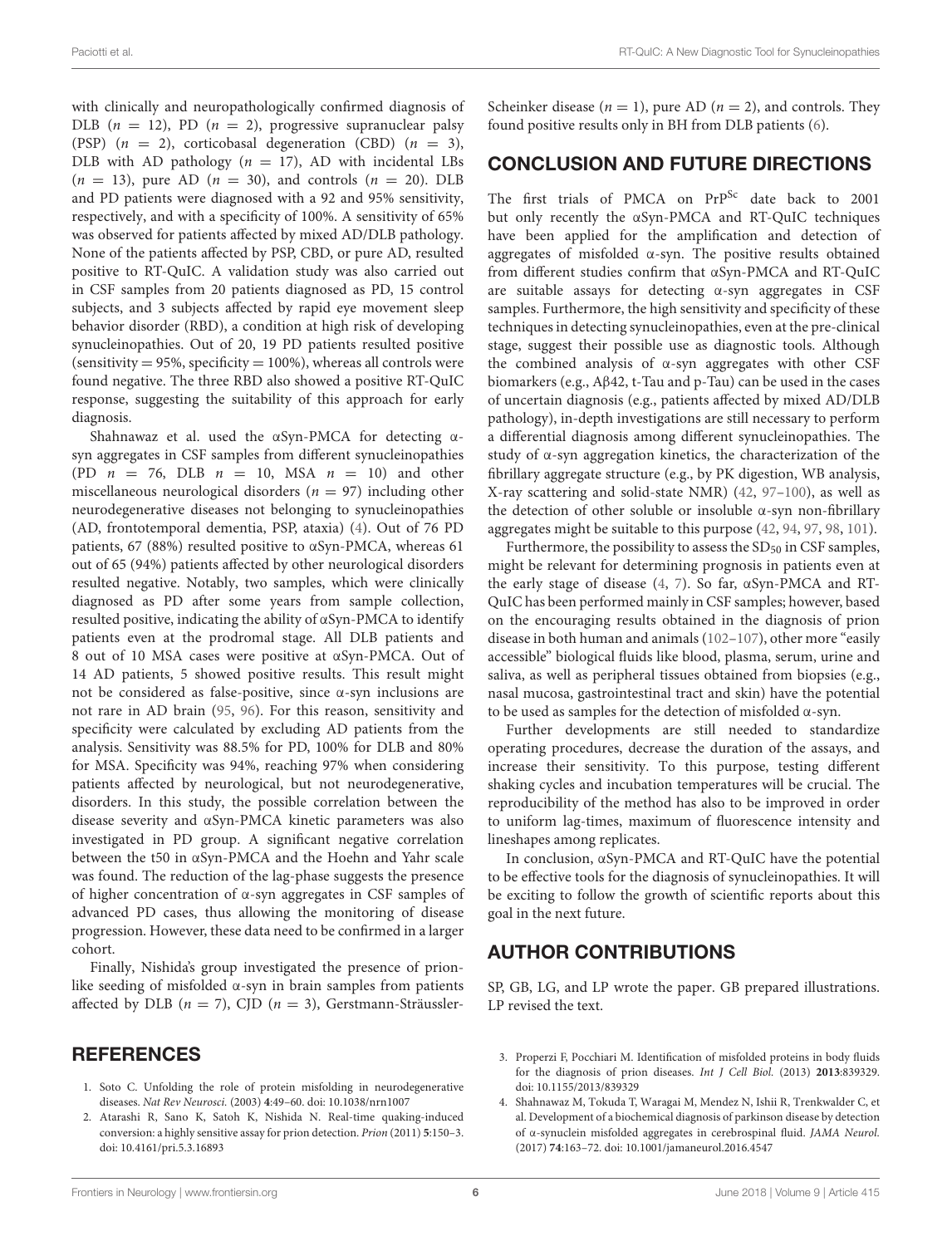- <span id="page-6-9"></span>5. Fairfoul G, McGuire LI, Pal S, Ironside JW, Neumann J, Christie S, et al. Alpha-synuclein RT-QuIC in the CSF of patients with alpha-synucleinopathies. Ann Clin Transl Neurol. (2016) **3**:812–8. doi: [10.1002/acn3.338](https://doi.org/10.1002/acn3.338)
- <span id="page-6-30"></span>6. Sano K, Atarashi R, Satoh K, Ishibashi D, Nakagaki T, Iwasaki Y, et al. Prion-like seeding of misfolded α-synuclein in the brains of dementia with Lewy body patients in RT-QUIC. Mol Neurobiol. (2017) **55**:3916–30. doi: [10.1007/s12035-017-0624-1](https://doi.org/10.1007/s12035-017-0624-1)
- <span id="page-6-1"></span>7. Groveman BR, Orrù CD, Hughson AG, Raymond LD, Zanusso G, Ghetti B, et al. Rapid and ultra-sensitive quantitation of disease-associated α-synuclein seeds in brain and cerebrospinal fluid by αSyn RT-QuIC. Acta Neuropathol Commun. (2018) **6**:7. doi: [10.1186/s40478-018-0508-2](https://doi.org/10.1186/s40478-018-0508-2)
- 8. Bernis ME, Babila JT, Breid S, Wüsten KA, Wüllner U, Tamgüney G. Prionlike propagation of human brain-derived alpha-synuclein in transgenic mice expressing human wild-type alpha-synuclein. Acta Neuropathol Commun. (2015) **3**:75. doi: [10.1186/s40478-015-0254-7](https://doi.org/10.1186/s40478-015-0254-7)
- <span id="page-6-0"></span>9. Tamgüney G, Korczyn AD. A critical review of the prion hypothesis of human synucleinopathies. Cell Tissue Res. (2017). doi: [10.1007/s00441-017-2712-y.](https://doi.org/10.1007/s00441-017-2712-y) [Epub ahead of print].
- <span id="page-6-2"></span>10. Saborio GP, Permanne B, Soto C. Sensitive detection of pathological prion protein by cyclic amplification of protein misfolding. Nature (2001) **411**:810– 3. doi: [10.1038/35081095](https://doi.org/10.1038/35081095)
- <span id="page-6-3"></span>11. Soto C, Anderes L, Suardi S, Cardone F, Castilla J, Frossard M-J, et al. Pre-symptomatic detection of prions by cyclic amplification of protein misfolding. FEBS Lett. (2005) **579**:638–42. doi: [10.1016/j.febslet.2004.12.035](https://doi.org/10.1016/j.febslet.2004.12.035)
- <span id="page-6-4"></span>12. Haley NJ, Seelig DM, Zabel MD, Telling GC, Hoover EA. Detection of CWD prions in urine and saliva of deer by transgenic mouse bioassay. PLoS ONE (2009) **4**:e4848. doi: [10.1371/journal.pone.0004848](https://doi.org/10.1371/journal.pone.0004848)
- <span id="page-6-5"></span>13. Atarashi R, Wilham JM, Christensen L, Hughson AG, Moore RA, Johnson LM, et al. Simplified ultrasensitive prion detection by recombinant PrP conversion with shaking. Nat Methods (2008) **5**:211–2. doi: [10.1038/nmeth0308-211](https://doi.org/10.1038/nmeth0308-211)
- <span id="page-6-6"></span>14. Atarashi R, Satoh K, Sano K, Fuse T, Yamaguchi N, Ishibashi D, et al. Ultrasensitive human prion detection in cerebrospinal fluid by real-time quaking-induced conversion. Nat Med. (2011) **17**:175–8. doi: [10.1038/nm.2294](https://doi.org/10.1038/nm.2294)
- <span id="page-6-7"></span>15. Orrù CD, Groveman BR, Hughson AG, Manca M, Raymond LD, Raymond GJ, et al. RT-QuIC assays for prion disease detection and diagnostics. Methods Mol Biol. (2017) **1658**:185–203. doi: [10.1007/978-1-4939-7244-9\\_14](https://doi.org/10.1007/978-1-4939-7244-9_14)
- 16. Rubenstein R, Chang B. Re-assessment of PrP(Sc) distribution in sporadic and variant CJD. PLoS ONE (2013) **8**:e66352. doi: [10.1371/journal.pone.0066352](https://doi.org/10.1371/journal.pone.0066352)
- <span id="page-6-8"></span>17. Henderson DM, Manca M, Haley NJ, Denkers ND, Nalls AV, Mathiason CK, et al. Rapid antemortem detection of CWD prions in deer saliva. PLoS ONE (2013) **8**:e74377. doi: [10.1371/journal.pone.0074377](https://doi.org/10.1371/journal.pone.0074377)
- <span id="page-6-10"></span>18. Jakes R, Spillantini MG, Goedert M. Identification of two distinct synucleins from human brain. FEBS Lett. (2001) **345**:27–32. doi: [10.1016/0014-5793\(94\)00395-5](https://doi.org/10.1016/0014-5793(94)00395-5)
- <span id="page-6-11"></span>19. Spinelli KJ, Taylor JK, Osterberg VR, Churchill MJ, Pollock E, Moore C, et al. Presynaptic alpha-synuclein aggregation in a mouse model of Parkinson's disease. J Neurosci. (2014) **34**:2037–50. doi: [10.1523/JNEUROSCI.2581-13.2014](https://doi.org/10.1523/JNEUROSCI.2581-13.2014)
- <span id="page-6-12"></span>20. Maroteaux L, Scheller RH. The rat brain synucleins; family of proteins transiently associated with neuronal membrane. Mol Brain Res. (1991) **11**:335–43. doi: [10.1016/0169-328X\(91\)90043-W](https://doi.org/10.1016/0169-328X(91)90043-W)
- 21. Marques O, Outeiro TF. Alpha-synuclein: from secretion to dysfunction and death. Cell Death Dis. (2012) **3**:e350. doi: [10.1038/cddis.2012.94](https://doi.org/10.1038/cddis.2012.94)
- 22. Varkey J, Isas JM, Mizuno N, Jensen MB, Bhatia VK, Jao CC, et al. Membrane curvature induction and tubulation are common features of synucleins and apolipoproteins. J Biol Chem. (2010) **285**:32486–93. doi: [10.1074/jbc.M110.139576](https://doi.org/10.1074/jbc.M110.139576)
- <span id="page-6-13"></span>23. Ottolini D, Calí T, Szabò I, Brini M. Alpha-synuclein at the intracellular and the extracellular side: functional and dysfunctional implications. Biol Chem. (2017) **398**:77–100. doi: [10.1515/hsz-2016-0201](https://doi.org/10.1515/hsz-2016-0201)
- <span id="page-6-14"></span>24. Clayton DF, George JM. The synucleins: a family of proteins involved in synaptic function, plasticity, neurodegeneration and disease. Trends Neurosci. (1998) **21**:249–54. doi: [10.1016/S0166-2236\(97\)01213-7](https://doi.org/10.1016/S0166-2236(97)01213-7)
- <span id="page-6-15"></span>25. Luk KC, Song C, O'Brien P, Stieber A, Branch JR, Brunden KR, et al. Exogenous α-synuclein fibrils seed the formation of Lewy body-like intracellular inclusions in cultured cells. Proc Natl Acad Sci USA. (2009) **106**:20051–56. doi: [10.1073/pnas.0908005106](https://doi.org/10.1073/pnas.0908005106)
- 26. Han H, Weinreb PH, Lansbury PT. The core Alzheimer's peptide NAC forms amyloid fibrils which seed and are seeded by β-amyloid: is NAC a common trigger or target in neurodegenerative disease? Cell Chem Biol. (1995) **2**:163–9. doi: [10.1016/1074-5521\(95\)90071-3](https://doi.org/10.1016/1074-5521(95)90071-3)
- <span id="page-6-16"></span>27. Uéda K, Fukushima H, Masliah E, Xia Y, Iwai A, Yoshimoto M, et al. Molecular cloning of cDNA encoding an unrecognized component of amyloid in Alzheimer disease. Proc Natl Acad Sci USA. (1993) **90**:11282–6. doi: [10.1073/pnas.90.23.11282](https://doi.org/10.1073/pnas.90.23.11282)
- <span id="page-6-17"></span>28. Hashimoto M, Hsu LJ, Xia Y, Takeda A, Sisk A, Sundsmo M, et al. Oxidative stress induces amyloid-like aggregate formation of NACP/alpha-synuclein in vitro. Neuroreport (1999) **10**:717–21. doi: [10.1097/00001756-199903170-00011](https://doi.org/10.1097/00001756-199903170-00011)
- <span id="page-6-25"></span>29. Weinreb PH, Zhen W, Poon AW, Conway KA, Lansbury PT. NACP, a protein implicated in alzheimer's disease and learning, is natively unfolded. Biochemistry (1996) **35**:13709–15. doi: [10.1021/bi961799n](https://doi.org/10.1021/bi961799n)
- <span id="page-6-18"></span>30. Theillet FX, Binolfi A, Bekei B, Martorana A, Rose HM, Stuiver M, et al. Structural disorder of monomeric α-synuclein persists in mammalian cells. Nature (2016) **530**:45–50. doi: [10.1038/nature16531](https://doi.org/10.1038/nature16531)
- <span id="page-6-19"></span>31. Ruzafa D, Hernandez-Gomez YS, Bisello G, Broersen K, Morel B, Conejero-Lara F. The influence of N-terminal acetylation on micelle-induced conformational changes and aggregation of α-Synuclein. PLoS ONE (2017) **12**:e0178576. doi: [10.1371/journal.pone.0178576](https://doi.org/10.1371/journal.pone.0178576)
- 32. Andringa G, Lam KY, Chegary M, Wang X, Chase TN, Bennett MC. Tissue transglutaminase catalyzes the formation of alpha-synuclein crosslinks in Parkinson's disease. FASEB J. (2004) **18**:932–4. doi: [10.1096/fj.03-0829fje](https://doi.org/10.1096/fj.03-0829fje)
- <span id="page-6-20"></span>33. Paleologou KE, Oueslati A, Shakked G, Rospigliosi CC, Kim H-Y, Lamberto GR, et al. Phosphorylation at S87 is enhanced in synucleinopathies, inhibits α-synuclein oligomerization, and influences synuclein-membrane interactions. J Neurosci. (2010) **30**:3184–98. doi: [10.1523/JNEUROSCI.5922-09.2010](https://doi.org/10.1523/JNEUROSCI.5922-09.2010)
- <span id="page-6-21"></span>34. Takeda A, Hashimoto M, Mallory M, Sundsumo M, Hansen L, Sisk A, et al. Abnormal distribution of the non-Abeta component of Alzheimer's disease amyloid precursor/alpha-synuclein in Lewy body disease as revealed by proteinase K and formic acid pretreatment. Lab Invest. (1998) **78**:1169–77.
- 35. Perrin RJ, Woods WS, Clayton DF, George JM. Exposure to long chain polyunsaturated fatty acids triggers rapid multimerization of synucleins. J Biol Chem. (2001) **276**:41958–62. doi: [10.1074/jbc.M105022200](https://doi.org/10.1074/jbc.M105022200)
- <span id="page-6-22"></span>36. Sharon R, Bar-Joseph I, Frosch MP, Walsh DM, Hamilton JA, Selkoe DJ. The formation of highly soluble oligomers of alpha-synuclein is regulated by fatty acids and enhanced in Parkinson's disease. Neuron (2003) **37**:583–95. doi: [10.1016/S0896-6273\(03\)00024-2](https://doi.org/10.1016/S0896-6273(03)00024-2)
- <span id="page-6-23"></span>37. Li W, West N, Colla E, Pletnikova O, Troncoso JC, Marsh L, et al. Aggregation promoting C-terminal truncation of alpha-synuclein is a normal cellular process and is enhanced by the familial Parkinson's disease-linked mutations. Proc Natl Acad Sci USA. (2005) **102**:2162–7. doi: [10.1073/pnas.0406976102](https://doi.org/10.1073/pnas.0406976102)
- <span id="page-6-24"></span>38. Dufty BM, Warner LR, Hou ST, Jiang SX, Gomez-Isla T, Leenhouts KM, et al. Calpain-cleavage of alpha-synuclein: connecting proteolytic processing to disease-linked aggregation. Am J Pathol. (2007) **170**:1725–38. doi: [10.2353/ajpath.2007.061232](https://doi.org/10.2353/ajpath.2007.061232)
- <span id="page-6-26"></span>39. Uversky VN, Li J, Fink AL. Evidence for a partially folded intermediate in alpha-synuclein fibril formation. J Biol Chem. (2001) **276**:10737–44. doi: [10.1074/jbc.M010907200](https://doi.org/10.1074/jbc.M010907200)
- <span id="page-6-27"></span>40. Volles MJ, Lansbury PT. Zeroing in on the pathogenic form of alphasynuclein and its mechanism of neurotoxicity in Parkinson's disease. Biochemistry (2003) **42**:7871–8. doi: [10.1021/bi030086j](https://doi.org/10.1021/bi030086j)
- <span id="page-6-28"></span>41. Serpell LC, Berriman J, Jakes R, Goedert M, Crowther RA. Fiber diffraction of synthetic alpha-synuclein filaments shows amyloid-like cross-beta conformation. Proc Natl Acad Sci USA. (2000) **97**:4897–4902. doi: [10.1073/pnas.97.9.4897](https://doi.org/10.1073/pnas.97.9.4897)
- <span id="page-6-29"></span>42. Vilar M, Chou HT, Lührs T, Maji SK, Riek-Loher D, Verel R, et al. The fold of alpha-synuclein fibrils. Proc Natl Acad Sci USA. (2008) **105**:8637–42. doi: [10.1073/pnas.0712179105](https://doi.org/10.1073/pnas.0712179105)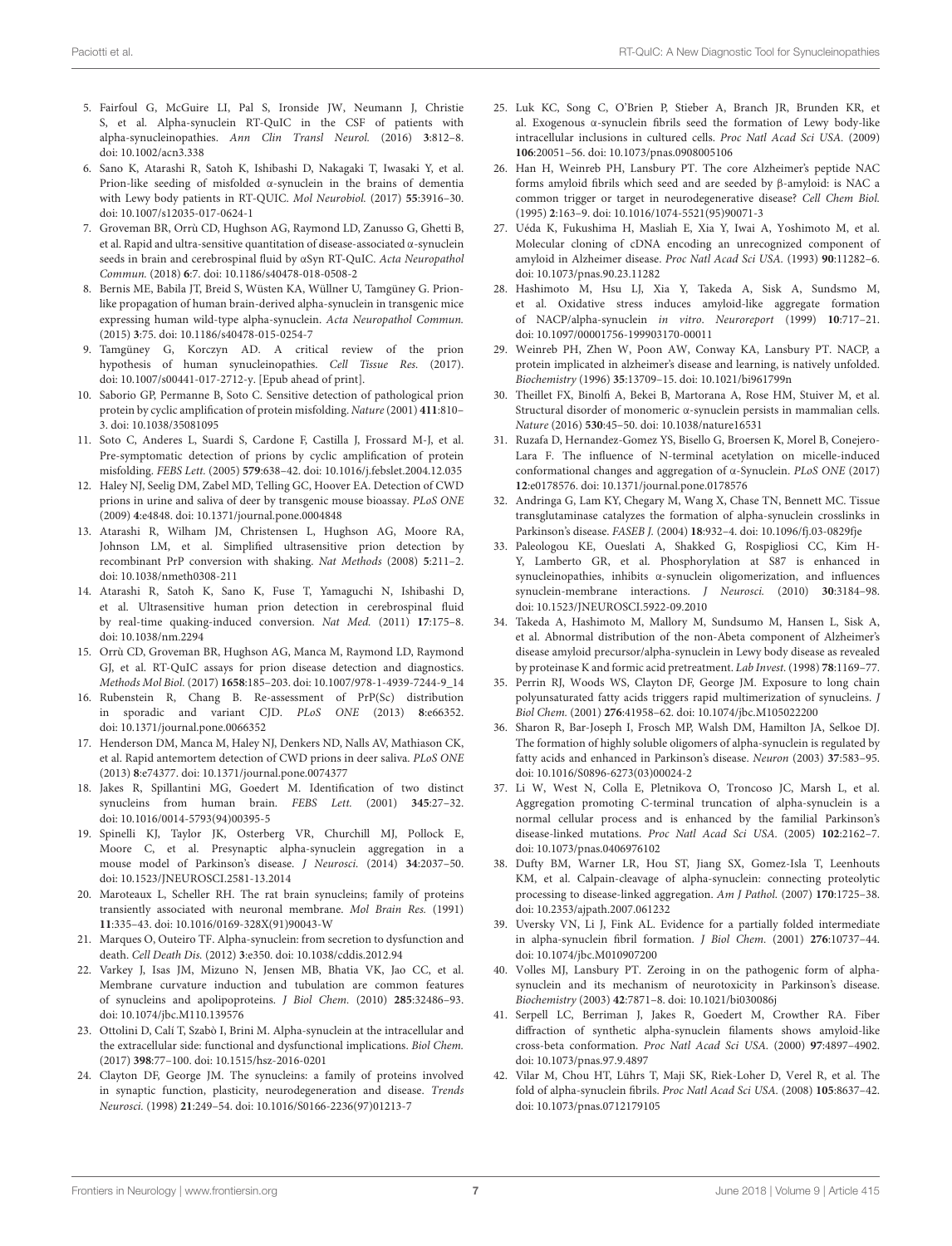- <span id="page-7-0"></span>43. Lomakin A, Teplow DB, Kirschner DA, Benedek GB. Kinetic theory of fibrillogenesis of amyloid beta-protein. Proc Natl Acad Sci USA. (1997) **94**:7942–7.
- <span id="page-7-1"></span>44. Naiki H, Gejyo F. Kinetic analysis of amyloid fibril formation. Methods Enzymol (1999) **309**:305–18.
- <span id="page-7-2"></span>45. Wood SJ, Wypych J, Steavenson S, Louis JC, Citron M, Biere AL. alphasynuclein fibrillogenesis is nucleation-dependent. Implications for the pathogenesis of Parkinson's disease. J Biol Chem. (1999) **274**:19509–12.
- <span id="page-7-3"></span>46. Spillantini MG, Schmidt ML, Lee VM, Trojanowski JQ, Jakes R, Goedert M. Alpha-synuclein in Lewy bodies. Nature (1997) **388**:839–40. doi: [10.1038/42166](https://doi.org/10.1038/42166)
- <span id="page-7-8"></span>47. Spillantini MG, Crowther RA, Jakes R, Hasegawa M, Goedert M. alpha-Synuclein in filamentous inclusions of Lewy bodies from Parkinson's disease and dementia with Lewy bodies. Proc Natl Acad Sci USA. (1998) **95**:6469–73.
- <span id="page-7-4"></span>48. Tu PH, Galvin JE, Baba M, Giasson B, Tomita T, Leight S, et al. Glial cytoplasmic inclusions in white matter oligodendrocytes of multiple system atrophy brains contain insoluble alpha-synuclein. Ann Neurol. (1998) **44**:415–22. doi: [10.1002/ana.410440324](https://doi.org/10.1002/ana.410440324)
- <span id="page-7-5"></span>49. Poewe W, Seppi K, Tanner CM, Halliday GM, Brundin P, Volkmann J, et al. Parkinson disease. Nat Rev Dis Primer (2017) **3**:17013. doi: [10.1038/nrdp.2017.13](https://doi.org/10.1038/nrdp.2017.13)
- <span id="page-7-6"></span>50. McKeith IG, Boeve BF, Dickson DW, Halliday G, Taylor JP, Weintraub D, et al. Diagnosis and management of dementia with Lewy bodies: fourth consensus report of the DLB consortium. Neurology (2017) **89**:88–100. doi: [10.1212/WNL.0000000000004058](https://doi.org/10.1212/WNL.0000000000004058)
- <span id="page-7-7"></span>51. Whittaker HT, Qui Y, Bettencourt C, Houlden H. Multiple system atrophy: genetic risks and alpha-synuclein mutations. F1000Research (2017) **6**:2072. doi: [10.12688/f1000research.12193.1](https://doi.org/10.12688/f1000research.12193.1)
- <span id="page-7-9"></span>52. Parnetti L, Cicognola C, Eusebi P, Chiasserini D. Value of cerebrospinal fluid α-synuclein species as biomarker in Parkinson's diagnosis and prognosis. Biomark Med. (2016) **10**:35–49. doi: [10.2217/bmm.15.107](https://doi.org/10.2217/bmm.15.107)
- 53. Farotti L, Paciotti S, Tasegian A, Eusebi P, Parnetti L. Discovery, validation and optimization of cerebrospinal fluid biomarkers for use in Parkinson's disease. Expert Rev Mol Diagn. (2017) **17**:771–80. doi: [10.1080/14737159.2017.1341312](https://doi.org/10.1080/14737159.2017.1341312)
- 54. Simonsen AH, Kuiperij B, El-Agnaf OMA, Engelborghs S, Herukka SK, Parnetti L, et al. The utility of α-synuclein as biofluid marker in neurodegenerative diseases: a systematic review of the literature. Biomark Med. (2016) **10**:19–34. doi: [10.2217/BMM.14.105](https://doi.org/10.2217/BMM.14.105)
- 55. Visanji NP, Mollenhauer B, Beach TG, Adler CH, Coffey CS, Kopil CM, et al. The Systemic Synuclein Sampling Study: toward a biomarker for Parkinson's disease. Biomark Med. (2017) **11**:359–68. doi: [10.2217/bmm-2016-0366](https://doi.org/10.2217/bmm-2016-0366)
- <span id="page-7-10"></span>56. Shah A, Hiew KW, Han P, Parsons RB, Chang R, Legido-Quigley C. Alphasynuclein in bio fluids and tissues as a potential biomarker for Parkinson's disease. Alzheimers Park Dement. (2017) **2**.
- <span id="page-7-11"></span>57. Compta Y, Valente T, Saura J, Segura B, Iranzo Á, Serradell M, et al. Correlates of cerebrospinal fluid levels of oligomeric- and total-α-synuclein in premotor, motor and dementia stages of Parkinson's disease. J Neurol. (2015) **262**:294–306. doi: [10.1007/s00415-014-7560-z](https://doi.org/10.1007/s00415-014-7560-z)
- 58. Hall S, Surova Y, Öhrfelt A, Zetterberg H, Lindqvist D, Hansson O. CSF biomarkers and clinical progression of Parkinson disease. Neurology (2015) **84**:57–63. doi: [10.1212/WNL.0000000000001098](https://doi.org/10.1212/WNL.0000000000001098)
- 59. Førland MG, Öhrfelt A, Oftedal LS, Tysnes OB, Larsen JP, Blennow K, et al. Validation of a new assay for α-synuclein detection in cerebrospinal fluid. Clin Chem Lab Med. (2017) **55**:254–60. doi: [10.1515/cclm-2016-0409](https://doi.org/10.1515/cclm-2016-0409)
- <span id="page-7-12"></span>60. Magdalinou NK, Paterson RW, Schott JM, Fox NC, Mummery C, Blennow K, et al. A panel of nine cerebrospinal fluid biomarkers may identify patients with atypical parkinsonian syndromes. J Neurol Neurosurg Psychiatry (2015) **86**:1240–7. doi: [10.1136/jnnp-2014-309562](https://doi.org/10.1136/jnnp-2014-309562)
- <span id="page-7-13"></span>61. Wang Y, Shi M, Chung KA, Zabetian CP, Leverenz JB, Berg D, et al. Phosphorylated α-synuclein in Parkinson's disease. Sci Transl Med. (2012) **4**:121ra20. doi: [10.1126/scitranslmed.3002566](https://doi.org/10.1126/scitranslmed.3002566)
- <span id="page-7-14"></span>62. Hall S, Öhrfelt A, Constantinescu R, Andreasson U, Surova Y, Bostrom F, et al. Accuracy of a panel of 5 cerebrospinal fluid biomarkers in the differential diagnosis of patients with dementia and/or parkinsonian disorders. Arch Neurol. (2012) **69**:1445–52. doi: [10.1001/archneurol.2012.1654](https://doi.org/10.1001/archneurol.2012.1654)
- <span id="page-7-15"></span>63. Bidinosti M, Shimshek DR, Mollenhauer B, Marcellin D, Schweizer T, Lotz GP, et al. Novel one-step immunoassays to quantify α-synuclein: applications

for biomarker development and high-throughput screening. J Biol Chem. (2012) **287**:33691–705. doi: [10.1074/jbc.M112.379792](https://doi.org/10.1074/jbc.M112.379792)

- <span id="page-7-16"></span>64. Eusebi P, Giannandrea D, Biscetti L, Abraha I, Chiasserini D, Orso M, et al. Diagnostic utility of CSF α-synuclein species in Parkinson's disease: protocol for a systematic review and meta-analysis. BMJ Open (2016) **6**:e011113. doi: [10.1136/bmjopen-2016-011113](https://doi.org/10.1136/bmjopen-2016-011113)
- <span id="page-7-17"></span>65. Mollenhauer B, El-Agnaf OMA, Marcus K, Trenkwalder C, Schlossmacher MG. Quantification of α-synuclein in cerebrospinal fluid as a biomarker candidate: review of the literature and considerations for future studies. Biomark Med. (2010) **4**:683–9. doi: [10.2217/bmm.10.90](https://doi.org/10.2217/bmm.10.90)
- <span id="page-7-18"></span>66. Braak H, Bohl JR, Müller CM, Rüb U, de Vos RAI, Del Tredici K. Stanley Fahn Lecture 2005: the staging procedure for the inclusion body pathology associated with sporadic Parkinson's disease reconsidered. Mov Disord (2006) **21**:2042–51. doi: [10.1002/mds.21065](https://doi.org/10.1002/mds.21065)
- <span id="page-7-19"></span>67. Pöschel T, Brilliantov NV, Frömmel C. Kinetics of prion growth. Biophys J. (2003) **85**:3460–74. doi: [10.1016/S0006-3495\(03\)74767-5](https://doi.org/10.1016/S0006-3495(03)74767-5)
- <span id="page-7-20"></span>68. Linse S. Monomer-dependent secondary nucleation in amyloid formation. Biophys Rev. (2017) **9**:329–38. doi: [10.1007/s12551-017-0289-z](https://doi.org/10.1007/s12551-017-0289-z)
- <span id="page-7-21"></span>69. Orgel LE. Prion replication and secondary nucleation. Chem Biol. (1996) **3**:413–4. doi: [10.1016/S1074-5521\(96\)90087-3](https://doi.org/10.1016/S1074-5521(96)90087-3)
- <span id="page-7-22"></span>70. Meisl G, Kirkegaard JB, Arosio P, Michaels TCT, Vendruscolo M, Dobson CM, et al. Molecular mechanisms of protein aggregation from global fitting of kinetic models. Nat Protoc. (2016) **11**:252. doi: [10.1038/nprot.2016.010](https://doi.org/10.1038/nprot.2016.010)
- <span id="page-7-23"></span>71. Gaspar R, Meisl G, Buell AK, Young L, Kaminski CF, Knowles TPJ, et al. Secondary nucleation of monomers on fibril surface dominates α-synuclein aggregation and provides autocatalytic amyloid amplification. Q Rev Biophys. (2017) **50**:e6. doi: [10.1017/S0033583516000172](https://doi.org/10.1017/S0033583516000172)
- <span id="page-7-24"></span>72. Biancalana M, Koide S. Molecular mechanism of Thioflavin-T binding to amyloid fibrils. Biochim Biophys Acta (2010) **1804**:1405–12. doi: [10.1016/j.bbapap.2010.04.001](https://doi.org/10.1016/j.bbapap.2010.04.001)
- <span id="page-7-25"></span>73. Ferrone F. Analysis of protein aggregation kinetics. Methods Enzymol. (1999) **309**:256–74.
- <span id="page-7-26"></span>74. Cohen SIA, Vendruscolo M, Welland ME, Dobson CM, Terentjev EM, Knowles TPJ. Nucleated polymerization with secondary pathways. I. Time evolution of the principal moments. J Chem Phys. (2011) **135**:065105. doi: [10.1063/1.3608916](https://doi.org/10.1063/1.3608916)
- <span id="page-7-27"></span>75. Henderson DM, Davenport KA, Haley NJ, Denkers ND, Mathiason CK, Hoover EA. Quantitative assessment of prion infectivity in tissues and body fluids by real-time quaking-induced conversion. J Gen Virol. (2015) **96**:210–9. doi: [10.1099/vir.0.069906-0](https://doi.org/10.1099/vir.0.069906-0)
- <span id="page-7-28"></span>76. Becker K, Wang X, Vander Stel K, Chu Y, Kordower J, Ma J. Detecting alpha synuclein seeding activity in formaldehyde-fixed MSA patient tissue by PMCA. Mol Neurobiol. (2018). doi: [10.1007/s12035-018-1007-y.](https://doi.org/10.1007/s12035-018-1007-y) [Epub ahead of print].
- <span id="page-7-29"></span>77. Du D, Murray AN, Cohen E, Kim HE, Simkovsky R, Dillin A, et al. A Kinetic aggregation assay enabling selective and sensitive Aβ amyloid quantification in cells and tissues. Biochemistry (2011) **50**[:1607–17. doi: 10.1021/](https://doi.org/10.1021/bi1013744) bi1013744
- <span id="page-7-30"></span>78. Arosio P, Cukalevski R, Frohm B, Knowles TPJ, Linse S. Quantification of the concentration of Aβ42 propagons during the lag phase by an amyloid chain reaction assay. J Am Chem Soc. (2014) **136**:219–25. doi: [10.1021/ja408765u](https://doi.org/10.1021/ja408765u)
- <span id="page-7-31"></span>79. Peden AH, McGuire LI, Appleford NEJ, Mallinson G, Wilham JM, Orrú CD, et al. Sensitive and specific detection of sporadic Creutzfeldt–Jakob disease brain prion protein using real-time quaking-induced conversion. J Gen Virol. (2012) **93**:438–49. doi: [10.1099/vir.0.033365-0](https://doi.org/10.1099/vir.0.033365-0)
- <span id="page-7-32"></span>80. Herva ME, Zibaee S, Fraser G, Barker RA, Goedert M, Spillantini MG. Antiamyloid compounds inhibit α-synuclein aggregation induced by protein misfolding cyclic amplification (PMCA). J Biol Chem. (2014) **289**:11897–905. doi: [10.1074/jbc.M113.542340](https://doi.org/10.1074/jbc.M113.542340)
- <span id="page-7-33"></span>81. Salvadores N, Shahnawaz M, Scarpini E, Tagliavini F, Soto C. Detection of misfolded Aβ oligomers for sensitive biochemical diagnosis of Alzheimer's disease. Cell Rep. (2014) **7**:261–8. doi: [10.1016/j.celrep.2014.02.031](https://doi.org/10.1016/j.celrep.2014.02.031)
- <span id="page-7-34"></span>82. Kang HE, Mo Y, Abd Rahim R, Lee HM, Ryou C. Prion diagnosis: application of real-time quaking-induced conversion. BioMed Res Int. (2017) **2017**:5413936. doi: [10.1155/2017/5413936](https://doi.org/10.1155/2017/5413936)
- <span id="page-7-35"></span>83. Giehm L, Otzen DE. Strategies to increase the reproducibility of protein fibrillization in plate reader assays. Anal Biochem. (2010) **400**:270–81. doi: [10.1016/j.ab.2010.02.001](https://doi.org/10.1016/j.ab.2010.02.001)